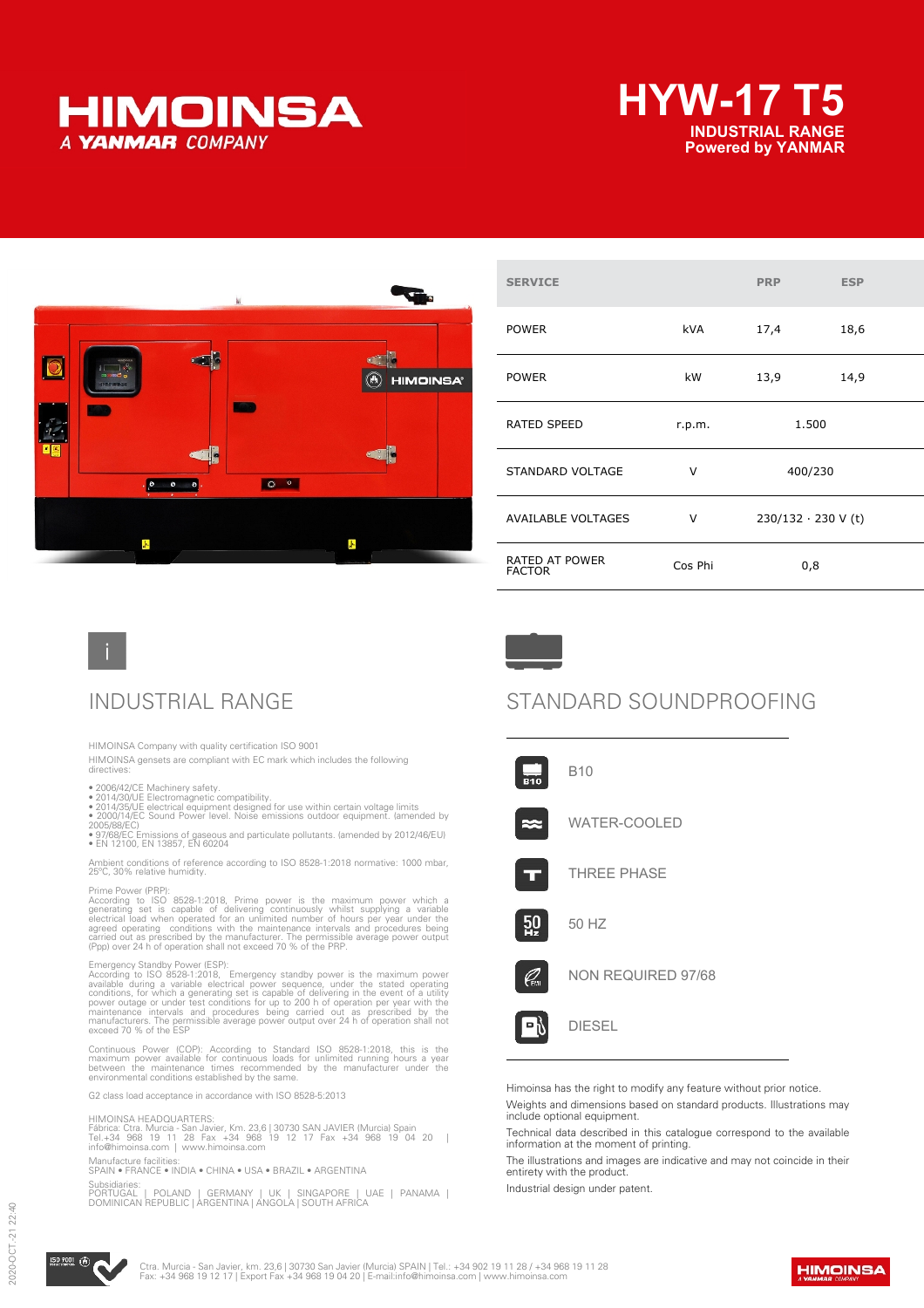



# Engine Specifications | 1.500 r.p.m.

| Rated Output (PRP)                     | kW | 16,4                                   |
|----------------------------------------|----|----------------------------------------|
| Rated Output (ESP)                     | kW | 17,7                                   |
| Manufacturer                           |    | YANMAR                                 |
| Model                                  |    | 4TNV88BGGEH                            |
| Engine Type                            |    | 4-stroke diesel                        |
| Injection Type                         |    | Direct                                 |
| <b>Aspiration Type</b>                 |    | Natural                                |
| Number of cylinders and<br>arrangement |    | 4-L                                    |
| Bore and Stroke                        | mm | 88 x 90                                |
| Displacement                           |    | 2,19                                   |
| Cooling System                         |    | Coolant                                |
| Lube Oil Specifications                |    | SAE 3 class 10W30<br>/ API grade CD,CF |
| <b>Compression Ratio</b>               |    | 19,1                                   |
|                                        |    |                                        |

| <b>Fuel Consumption ESP</b>            | I/h   | 4.63       |
|----------------------------------------|-------|------------|
| Fuel Consumption 100%<br>PRP           | I/h   | 4,27       |
| Fuel Consumption 75 % PRP              | I/h   | 3,29       |
| Fuel Consumption 50 % PRP              | I/h   | 2,40       |
| Lube oil consumption with<br>full load | g/kWh | 0.27       |
| Total oil capacity                     | L     | 7,4        |
| Total coolant capacity                 |       | 5.5        |
| Governor                               | Type  | Mechanical |
| Air Filter                             | Type  | Dry        |
| Inner diameter exhaust pipe            | mm    | 51.6       |

- Diesel engine
- 4-stroke cycle
- Water-cooled
- 12V electrical system
- Water separator filter (visible level) Mechanical governor
- Dry air filter
- Radiator with pusher fan
- 
- Hot parts protection
- Moving parts protection



# Generator Specifications | STAMFORD

| Manufacturer               |       | <b>STAMFORD</b> |
|----------------------------|-------|-----------------|
| Model                      |       | SOL2.F1         |
| Poles                      | No.   |                 |
| Connection type (standard) |       | Star-series     |
| Mounting type              |       | S-4 7.5"        |
| Insulation                 | Class | H class         |

| Enclosure (according<br>IEC-34-5) | IP <sub>23</sub>                  |
|-----------------------------------|-----------------------------------|
| Exciter system                    | Self-excited.<br>brushless        |
| Voltage regulator                 | A.V.R. (Electronic)               |
| Bracket type                      | Single bearing                    |
| Coupling system                   | Flexible disc                     |
| Coating type                      | Standard (Vacuum<br>impregnation) |

- Self-excited and self-regulated
- IP23 protection
- H class insulation

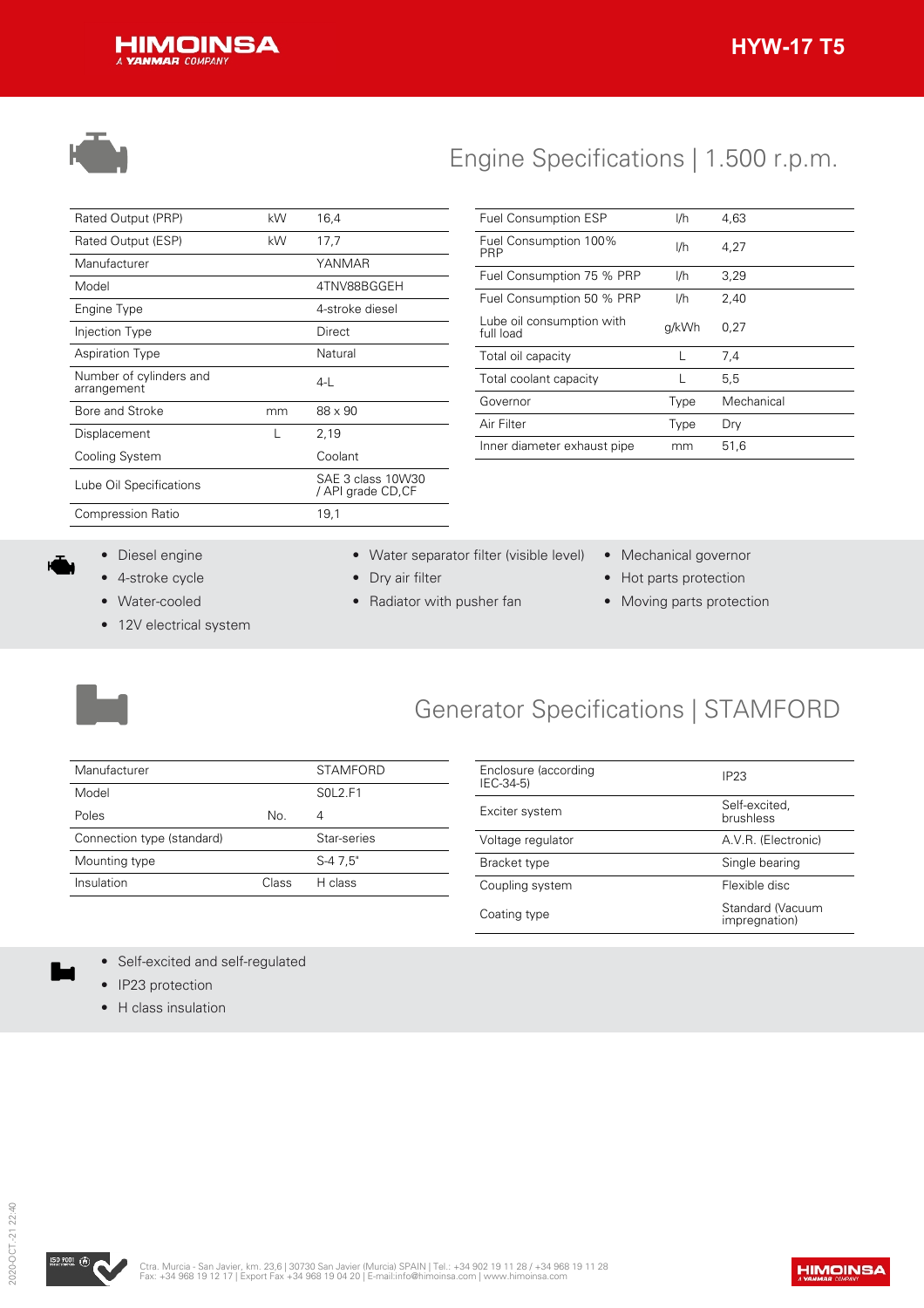## **WEIGHT AND DIMENSIONS**

|                                             |                | Standard<br>Version | <b>High Capacity</b><br>version | <b>High Capacity</b><br>version |
|---------------------------------------------|----------------|---------------------|---------------------------------|---------------------------------|
| Length (L)                                  | mm             | 2.100               | 2.100                           | 2.100                           |
| Height (H)                                  | mm             | 1.350               | 1.410                           | 1.565                           |
| Width (W)                                   | mm             | 975                 | 975                             | 975                             |
| Maximum shipping volume                     | m <sup>3</sup> | 2,76                | 2,89                            | 3,2                             |
| Weight with liquids in radiator<br>and sump | Кg             | 765                 | 852                             | 903                             |
| Fuel tank capacity                          |                | 100                 | 190                             | 330                             |
| Autonomy                                    | Hours          | 30                  | 58                              | 100                             |
|                                             |                | Plastic tank        | Steel tank                      | Steel tank                      |



## **SOUND PRESSURE**

Sound pressure level dB(A)@7m 61 ± 2,4

## **APPLICATION DATA**

### EXHAUST SYSTEM

| Maximum exhaust temperature                | °C.                 | 470  |
|--------------------------------------------|---------------------|------|
| Exhaust Gas Flow                           | m <sup>3</sup> /min | 4.24 |
| Maximum allowed back pressure              | mm H2o              | 1300 |
| Exhaust Flange Size (external<br>diameter) | mm                  | 65   |

### NECESSARY AMOUNT OF AIR

FUEL SYSTEM

| Intake air flow         | m <sup>3</sup> /h | 88.7  |
|-------------------------|-------------------|-------|
| Cooling Air Flow        | $m^3/s$           | 0.8   |
| Alternator fan air flow | m <sup>3</sup> /s | 0.105 |

Fuel Oil Specifications **Diesel** Fuel Tank L 100 Other fuel tank capacities L 190, 330

### STARTING SYSTEM

| Starting power           | kW  | 1.4 |
|--------------------------|-----|-----|
| Starting power           | CV  | 1.9 |
| Recommended battery      | Ah  | 92  |
| <b>Auxiliary Voltage</b> | Vdc | 12  |



- Steel chassis
- Anti-vibration shock absorbers
- Chassis with integrated fuel tank
- Fuel level gauge
- External emergency stop switch
- Bodywork made from high quality steel plate
- High mechanical strength
- Low noise emissions level
- Soundproofing provided by high-density volcanic rock wool
- Epoxy polyester powder coating
- Full access for maintenance (water, oil and filters, no need to remove the canopy)
- Reinforced lifting hooks for crane hoisting
- Watertight chassis (acts as a double barrier against liquid retention)
- Fuel tank drain plug

# Soundproofed version

- Chassis drain plug
- Chassis ready for future mobile kit installation
- Steel residential silencer -35db(A) attenuation.
- Oil sump extraction kit
- Versatility to assemble a high capacity chassis with a metallic fuel tank
- IP Protection according to ISO 8528-13:2016
- Fuel transfer pump (Opcional).

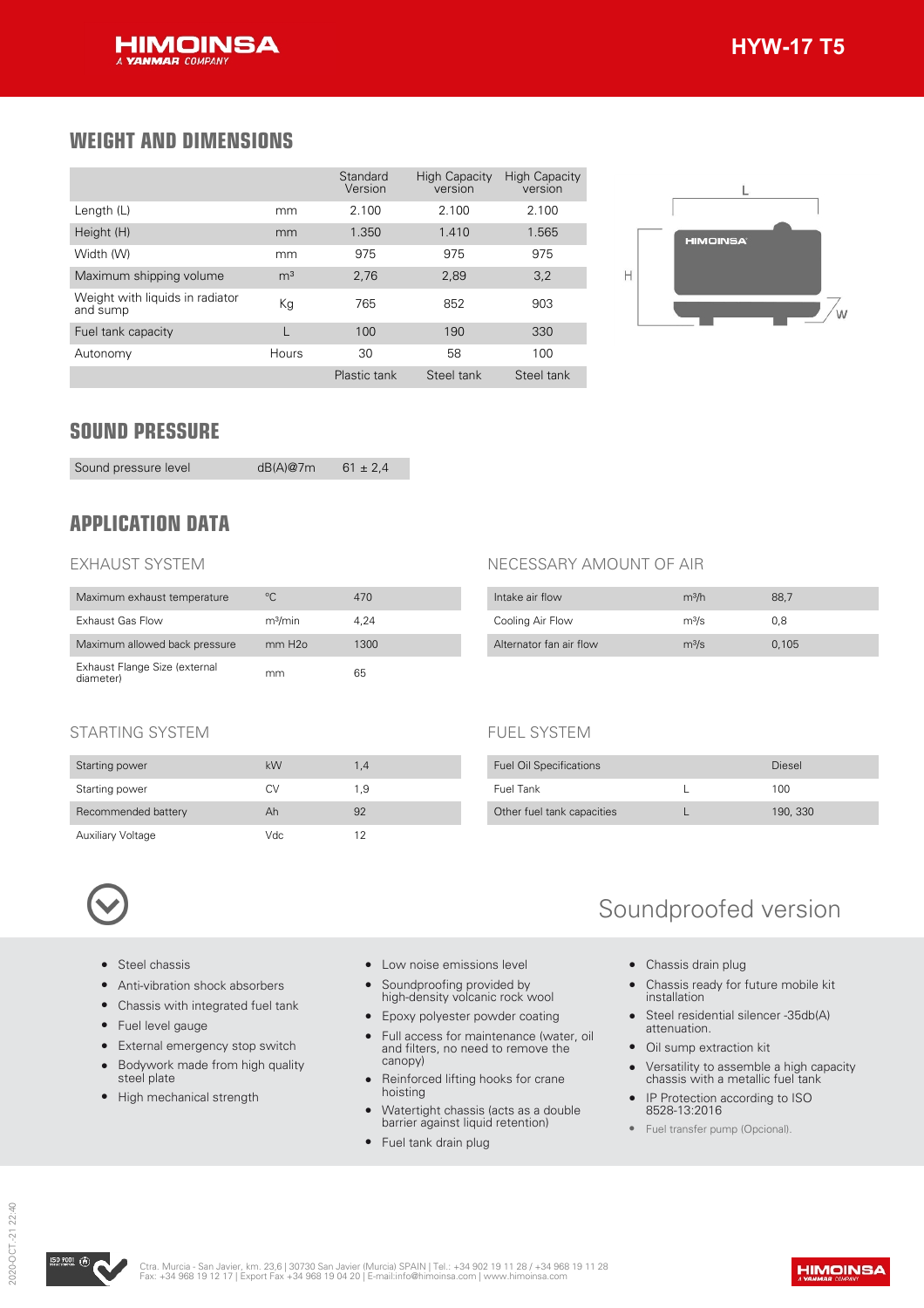



# *FEATURES OF THE CONTROL UNITS*

| Frequency<br>Power factor<br>o | Voltage between phases<br>Voltage between neutral and phase<br>Current intensities<br>Apparent power (Kva) |           | $\bullet$              | ٠                      | CEC <sub>7</sub>       | CEM7 + CEC7    |
|--------------------------------|------------------------------------------------------------------------------------------------------------|-----------|------------------------|------------------------|------------------------|----------------|
|                                |                                                                                                            |           |                        |                        |                        |                |
|                                |                                                                                                            |           | $\bullet$<br>$\bullet$ | $\bullet$<br>$\bullet$ | $\bullet$<br>$\bullet$ | ٠<br>$\bullet$ |
|                                |                                                                                                            |           | $\bullet$              | $\bullet$              | $\bullet$              | $\bullet$      |
|                                |                                                                                                            |           |                        |                        |                        |                |
|                                |                                                                                                            |           | $\bullet$              | $\bullet$              | $\bullet$              | $\bullet$      |
|                                | Active power (Kw)                                                                                          |           | $\bullet$              | $\bullet$              | $\bullet$              | $\bullet$      |
|                                | Reactive power (kVAr)                                                                                      |           | $\bullet$              | $\bullet$              | $\bullet$              | $\bullet$      |
|                                |                                                                                                            |           | $\bullet$              | $\bullet$              | $\bullet$              | $\bullet$      |
|                                | Voltage between phases                                                                                     |           |                        | $\bullet$              | $\bullet$              | $\bullet$      |
|                                | Voltage between phases and neutral                                                                         |           |                        | $\bullet$              | $\bullet$              | $\bullet$      |
|                                | Current intensities                                                                                        |           |                        | $\bullet$              | $\bullet$              | $\bullet$      |
| Frequency                      |                                                                                                            |           |                        | $\bullet$              | $\bullet$              | $\bullet$      |
|                                | Apparent power                                                                                             |           |                        | $\bullet$              |                        |                |
| п                              | Active power                                                                                               |           |                        |                        |                        |                |
|                                | Reactive power                                                                                             |           |                        | $\bullet$              |                        |                |
| Σ                              | Power factor                                                                                               |           |                        | $\bullet$              |                        |                |
|                                | Coolant temperature                                                                                        |           | $\bullet$              | $\bullet$              |                        | $\bullet$      |
| Oil pressure                   |                                                                                                            |           | $\bullet$              | $\bullet$              |                        | $\bullet$      |
| 틁                              | Fuel level (%)                                                                                             |           | $\bullet$              | $\bullet$              |                        | $\bullet$      |
|                                | Battery voltage                                                                                            |           | $\bullet$              | $\bullet$              |                        | $\bullet$      |
| R.P.M.                         |                                                                                                            |           | $\bullet$              | $\bullet$              |                        | $\bullet$      |
| ш                              | Battery charge alternator voltage                                                                          |           | $\bullet$              | $\bullet$              |                        | $\bullet$      |
|                                | High water temperature                                                                                     |           | $\bullet$              | $\bullet$              |                        | $\bullet$      |
|                                | High water temperature by sensor                                                                           |           | $\bullet$              | $\bullet$              |                        | $\bullet$      |
|                                | Low water temperature by sensor                                                                            |           | $\bullet$              | $\bullet$              |                        | $\bullet$      |
|                                | Low oil pressure                                                                                           |           | $\bullet$              | $\bullet$              |                        | $\bullet$      |
|                                | Low oil pressure by sensor                                                                                 |           | $\bullet$              | ٠                      |                        | $\bullet$      |
|                                | Low water level                                                                                            |           | $\bullet$              | $\bullet$              |                        | $\bullet$      |
|                                | Unexpected shutdown                                                                                        | $\bullet$ | $\bullet$              | $\bullet$              |                        | $\bullet$      |
|                                | Fuel storage                                                                                               |           | $\bullet$              | $\bullet$              |                        | $\bullet$      |
|                                | Fuel storage by sensor                                                                                     |           | $\bullet$              | ٠                      |                        | $\bullet$      |
| Stop failure                   |                                                                                                            |           | $\bullet$              | $\bullet$              |                        | $\bullet$      |
|                                | Battery voltage failure                                                                                    |           | $\bullet$              | $\bullet$              |                        | $\bullet$      |
| ections                        | Battery charge alternator failure                                                                          |           | $\bullet$              | $\bullet$              |                        | $\bullet$      |
| Overspeed                      |                                                                                                            |           | $\bullet$              | $\bullet$              |                        | $\bullet$      |
| o                              | Underspeed                                                                                                 |           | $\bullet$              | $\bullet$              |                        | $\bullet$      |
| ā                              |                                                                                                            | $\bullet$ | $\bullet$              | $\bullet$              |                        | $\bullet$      |
| O<br>Start failure<br>ig<br>سا |                                                                                                            | $\bullet$ | $\bullet$              | $\bullet$              | $\bullet$              | $\bullet$      |

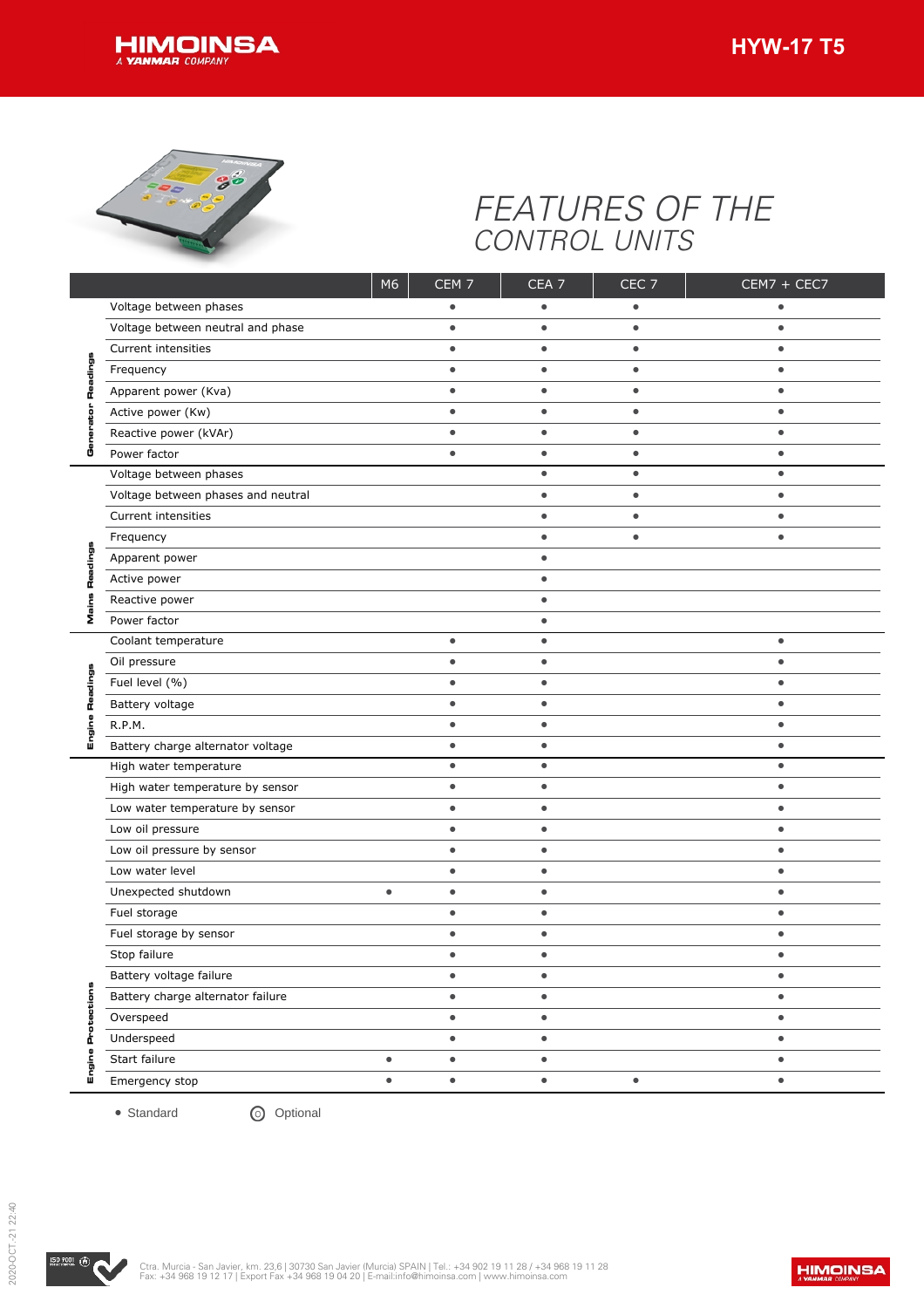

|    |                                                  | M6        | CEM <sub>7</sub>                 | CEA <sub>7</sub><br>٠            | CEC <sub>7</sub><br>$\bullet$ | CEM7 + CEC7<br>$\bullet$         |
|----|--------------------------------------------------|-----------|----------------------------------|----------------------------------|-------------------------------|----------------------------------|
|    | High frequency                                   |           |                                  |                                  |                               |                                  |
|    | Low frequency                                    |           | $\bullet$                        | $\bullet$                        | $\bullet$                     | $\bullet$                        |
|    | High voltage                                     |           | $\bullet$                        | ٠                                | $\bullet$                     | $\bullet$                        |
|    | Low voltage                                      |           | $\bullet$                        | $\bullet$                        | $\bullet$                     | $\bullet$                        |
|    | Short-circuit                                    |           | $\bullet$                        | $\bullet$                        |                               | $\bullet$                        |
|    | Asymmetry between phases                         |           | $\bullet$                        | $\bullet$                        | $\bullet$                     | $\bullet$                        |
| o. | Incorrect phase sequence                         |           | $\bullet$                        | $\bullet$                        | $\bullet$                     | $\bullet$                        |
|    | Inverse power                                    |           | $\bullet$                        | $\bullet$                        |                               | $\bullet$                        |
|    | Overload                                         |           | $\bullet$                        | $\bullet$                        |                               | $\bullet$                        |
| ⋖  | Genset signal drop                               |           | $\bullet$                        | ٠                                | $\bullet$                     | $\bullet$                        |
|    | Total hour counter                               |           | $\bullet$                        | $\bullet$                        | $\bullet$                     | $\bullet$                        |
|    | Partial hour counter                             |           | $\bullet$                        | ٠                                | $\bullet$                     | $\bullet$                        |
|    | Kilowatt meter                                   |           | $\bullet$                        | $\bullet$                        | $\bullet$                     | $\bullet$                        |
|    | Starts valid counters                            |           | $\bullet$                        | $\bullet$                        | $\bullet$                     | $\bullet$                        |
|    | Starts failure counters                          |           | $\bullet$                        | $\bullet$                        | $\bullet$                     | $\bullet$                        |
| o  | Maintenance                                      |           | $\bullet$                        | $\bullet$                        | $\bullet$                     | $\bullet$                        |
|    | <b>RS232</b>                                     |           | $\circledcirc$                   | $^\circledR$                     | $\circledcirc$                | $\circledcirc$                   |
|    | <b>RS485</b>                                     |           | $^{\circ}$                       | $^\circledR$                     | $\circledcirc$                | $\circledcirc$                   |
|    | Modbus IP                                        |           | $\circledcirc$                   | $^\circledR$                     | $\circledcirc$                | $\circledcirc$                   |
|    | Modbus                                           |           | $^{\circ}$                       | $^\circledR$                     | $\circledcirc$                | $\circledcirc$                   |
|    | <b>CCLAN</b>                                     |           | $^{\circ}$                       | $^\circledR$                     |                               | $\circledcirc$                   |
|    | Software for PC                                  |           | $^{\circ}$                       | $^\circledR$                     | $\circledcirc$                | $\circledcirc$                   |
|    | Analogue modem                                   |           | $^{\circ}$                       | $^\circledR$                     | $\circledcirc$                | $\circledcirc$                   |
|    | GSM/GPRS modem                                   |           | $^{\circ}$                       | $^\circledR$                     | $\circledcirc$                | $\circledcirc$                   |
|    | Remote screen                                    |           | $\circledcirc$                   | $\circledcirc$                   |                               | $\circledcirc$                   |
|    | Tele signal                                      |           | $\circled{0}$ (8 + 4)            | $\circled{0}$ (8 + 4)            |                               | $\circled{0}$ (8 + 4)            |
| Ü  | J1939                                            |           | $^\circledR$                     | $^\circledR$                     |                               | $\circledcirc$                   |
|    |                                                  |           | $\bullet$                        | $\bullet$                        | $\bullet$                     | $\bullet$                        |
|    | Alarm history                                    |           | $(10) / ($ opc. $+100)$          | $(10) / ($ opc. $+100)$          | $(10) / ($ opc. $+100)$       | $(10) / ($ opc. $+100)$          |
|    | External start                                   | $\bullet$ | $\bullet$                        | $\bullet$                        | $\bullet$                     | $\bullet$                        |
|    |                                                  |           | $\bullet$                        | $\bullet$                        | $\bullet$                     | $\bullet$                        |
|    | Start inhibition                                 |           |                                  |                                  |                               |                                  |
|    | Mains failure start                              |           |                                  | ٠                                | $\bullet$                     | $\bullet$                        |
|    | Start under normative EJP                        |           | $\bullet$                        | $\bullet$                        |                               | $\bullet$                        |
|    | Pre-heating engine control                       |           |                                  |                                  |                               |                                  |
|    | Genset contactor activation                      | $\bullet$ |                                  | $\bullet$                        | $\bullet$                     |                                  |
|    | Mains & Genset contactor activation              |           |                                  | $\bullet$                        | $\bullet$                     | $\bullet$                        |
|    | Fuel transfer control                            |           | $\bullet$                        | $\bullet$                        |                               | $\bullet$                        |
|    | Engine temperature control                       |           | $\bullet$                        | $\bullet$                        |                               | $\bullet$                        |
|    | Manual override                                  |           | $\bullet$                        | $\bullet$                        |                               | $\bullet$                        |
|    | Programmable alarms                              |           | $\bullet$                        | $\bullet$                        |                               | $\bullet$                        |
|    | Genset start function in test mode               |           | $\bullet$                        | $\bullet$                        | $\bullet$                     | $\bullet$                        |
|    | Programmable outputs                             |           | $\bullet$                        | $\bullet$                        |                               | $\bullet$                        |
| L. | Multilingual                                     |           | $\bullet$                        | $\bullet$                        | $\bullet$                     | $\bullet$                        |
|    | <b>GPS Positioning</b>                           |           | $\circledcirc$                   | $^\circledR$                     |                               | $\circledcirc$                   |
|    | Synchronisation                                  |           | $\circledcirc$                   | $\circledcirc$                   |                               | $\circledcirc$                   |
|    |                                                  |           |                                  |                                  |                               |                                  |
|    | Mains synchronization<br>Second Zero elimination |           | $^{\circ}$                       | $\circledcirc$                   |                               | $\circledcirc$                   |
| щ  |                                                  |           | $^{\circ}$                       | $\circledcirc$                   |                               | $\circledcirc$                   |
|    | RAM7                                             |           | $\circledcirc$                   | $\circledcirc$                   |                               | $\circledcirc$                   |
| U) | Remote screen<br>Programming timer               |           | $\circledcirc$<br>$\circledcirc$ | $\circledcirc$<br>$\circledcirc$ |                               | $\circledcirc$<br>$\circledcirc$ |